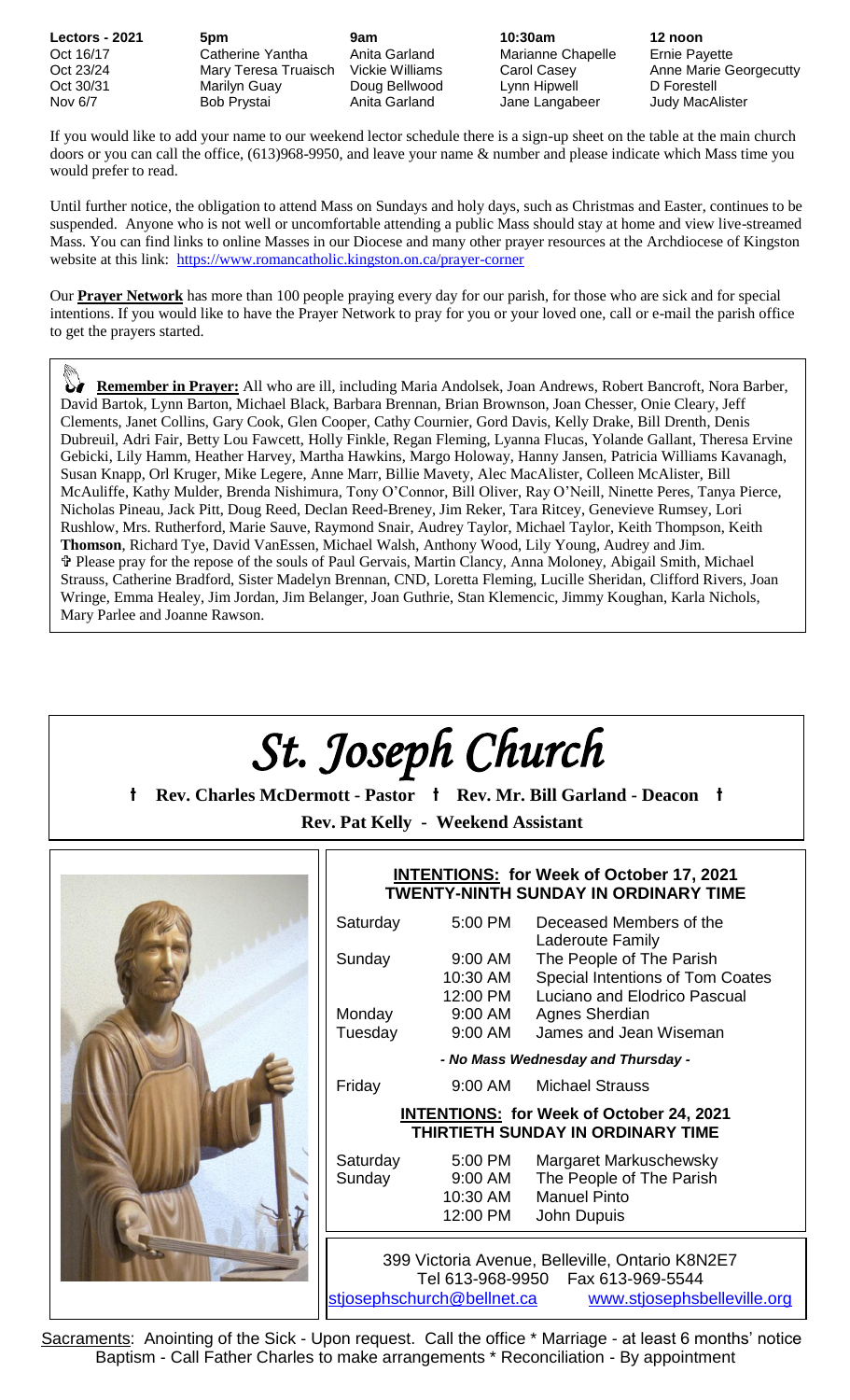# **TWENTY-NINTH SUNDAY IN ORDINARY TIME October 17, 2021**

The **Catholic Studies Discussion Group** meets **each Wednesday at 7 pm** in St. Joseph's Parish Hall. This group is ideal for those newly interested in the Roman Catholic Church or for those who want to deepen their faith understanding. Some reference material is provided.



**Bundle Sunday** Will be held next weekend, **October 23rd and 24th** . Gather your donations for **St. Vincent de Paul Society** and bring them to St. Joseph's Church that weekend. The St. Vincent truck will be in our parking lot to accept donations before and after each weekend Mass. Remember that all of your donations will stay in our community to help the needy in our area. St. Vincent de Paul store is in need of volunteers. If you can spare some time on  $\sim$ regular basis, please call the store at (613)966-8005.

**Notice from Archdiocese of Kingston Regarding Meetings in our parish halls:** Effective Oct 7, 2021, and upon instruction from our Health Units and Provincial Legislation, parishioners who plan to attend meetings in our parish hall must show their certificate for two doses of Covid-19 vaccine along with photo ID.

**The Archdiocese of Kingston Youth Office** has a resource page dedicated to outreach during this pandemic. There are prayers, videos, seasonal activity ideas, faith formation, live youth nights and more! Regularly updated - if you have something to share please send it along! [www.romancatholic.kingston.on.ca/outreach](http://www.romancatholic.kingston.on.ca/outreach)

### **The Way: Evening Series for Young Adults & ALCDSB Staff**

The Archdiocese of Kingston Youth Office is excited to partner with the ALCDSB to offer a virtual faith formation evening series**: The Way: A Guide for the Journey**. Featuring Catholic artist and music minister Josh Blakesley, alongside speaker and author Paul George, The Way is a unique series of 10 worship-night style videos, promoting reflection and thoughtful prayer. Each episode highlights a specific theme - God's love, forgiveness, prayer and silence in life - further reflected upon through beautiful music and in-depth discussion. This monthly faith formation opportunity will be offered virtually on Microsoft Teams from 7pm - 8pm on the first Wednesday of the month (additional session Oct 20<sup>th</sup>) and will





www.romancatholic.kingston.on.ca/young-adult

include the streaming of the 20-minute video and a small group breakout session with discussion questions. There is no cost. Participants will be given the flexibility to choose as many sessions as they would like to join as they are stand-alone sessions. For more information, a schedule of sessions and to sign up to join us and receive the link please visit [www.romancatholic.kingston.on.ca/young-adult](http://www.romancatholic.kingston.on.ca/young-adult)

**The Bishops of Canada**, as a tangible expression of their commitment to walk with the Indigenous Peoples of this land along the pathway of hope, are making a nationwide collective financial commitment to support healing and reconciliation initiatives for residential school survivors, their families, and their communities. With a target of \$30 million over up to five years, this will include initiatives in every region of the country. It is important that these efforts are informed by a meaningful conversation with the Indigenous Peoples with whom we share the land. Please click the links below to read more details about the Apology issued last Friday and the National Financial Pledge released today: CCCB NATIONAL [FINANCIAL PLEDGE \(Sept. 27, 2021\)](https://www.peterboroughdiocese.org/en/resourcesGeneral/Homepage-banners/Residential-School/CCCB/CCCB-News-Release_27-September-2021_EN_FINAL.pdf) [CCCB APOLOGY TO INDIGENOUS PEOPLES \(Sept. 24, 2021\)](https://www.peterboroughdiocese.org/en/resourcesGeneral/Homepage-banners/Residential-School/CCCB/Statement_from_CBC_to_Indigenous-EN.pdf)

**New Life Support Group Meetings -** Are you, or someone you know, experiencing the trauma of a Separation and/or Divorce? We invite you to join our New Life Support Group Meetings, a Catholic Ministry for the Separated and Divorced. Every other Tuesday evening 7:30 - 9:00pm, alternating between in-person and Zoom. Due to pandemic restrictions, attendance at in-person meetings requires proof of vaccination. Pre-registration for in-person meetings is recommended to ensure there is enough room for social distancing. For more information, to register for in-person meetings, or obtain the Zoom link, email [newlife@romancatholic.kingston.on.ca](mailto:newlife@romancatholic.kingston.on.ca) The next upcoming meetings are: **October 19th** (In-person): New beginnings (Team facilitated); **November 2nd** (Zoom): Transitions (video); **November 16th** (In-person): Dealing With Daily Struggles.

**CCCB National Liturgy Webinar** (free of charge, registration required) **Eucharistic Transformation: Communion, Service, Mercy** - **November 8, 9, 10, 2021 - 2:00-4:00pm**. Information about this event and registration can be found on the CCCB website under Liturgy & Sacraments: Resources in English[: https://www.cccb.ca/liturgy-sacraments/resources](https://www.cccb.ca/liturgy-sacraments/resources-in-english/national-liturgy-webinar/)[in-english/national-liturgy-webinar/](https://www.cccb.ca/liturgy-sacraments/resources-in-english/national-liturgy-webinar/) Daily sessions will be led by award-winning author, Father Gilbert Ostdiek, O.F.M. Inspired by the 10 November 2018 address of Pope Francis to Participants in the Plenary Assembly of the Pontifical Committee for International Eucharistic Congresses, each session explores how attitudes of communion, service and mercy contribute to the development of a Eucharistic culture. For more info, contact the National Liturgy Office at: [nlo@cccb.ca](mailto:nlo@cccb.ca)

**Providence Spirituality Centre - In the Footsteps of Mary: Virtual Day of Reflection - Monday, November 8, 2021, 9:30 AM - 2:30 PM -** The rosary is more than a devotion. It is the story of the early church, which begins with Mary. As we walk in her footsteps beginning with the annunciation and ending with her assumption into heaven where she is crowned Queen, you will be moved by the extraordinary strength of this woman who said 'yes' to God and invites us to follow in her footsteps. This day will include short presentations by Deacon Bill, an invitation into silence and personal reflection time, and a time of sharing with other participants. Registration is Limited. Cost: \$25.00 [Three facilitated virtual sessions with Deacon Bill Gervais] Payment by cheque. Register: by Fri Oct 22, 2021. E-mail  $\frac{info@psck.org}{info@psck.org}$  or telephone 613-542-8826 Ext. 500.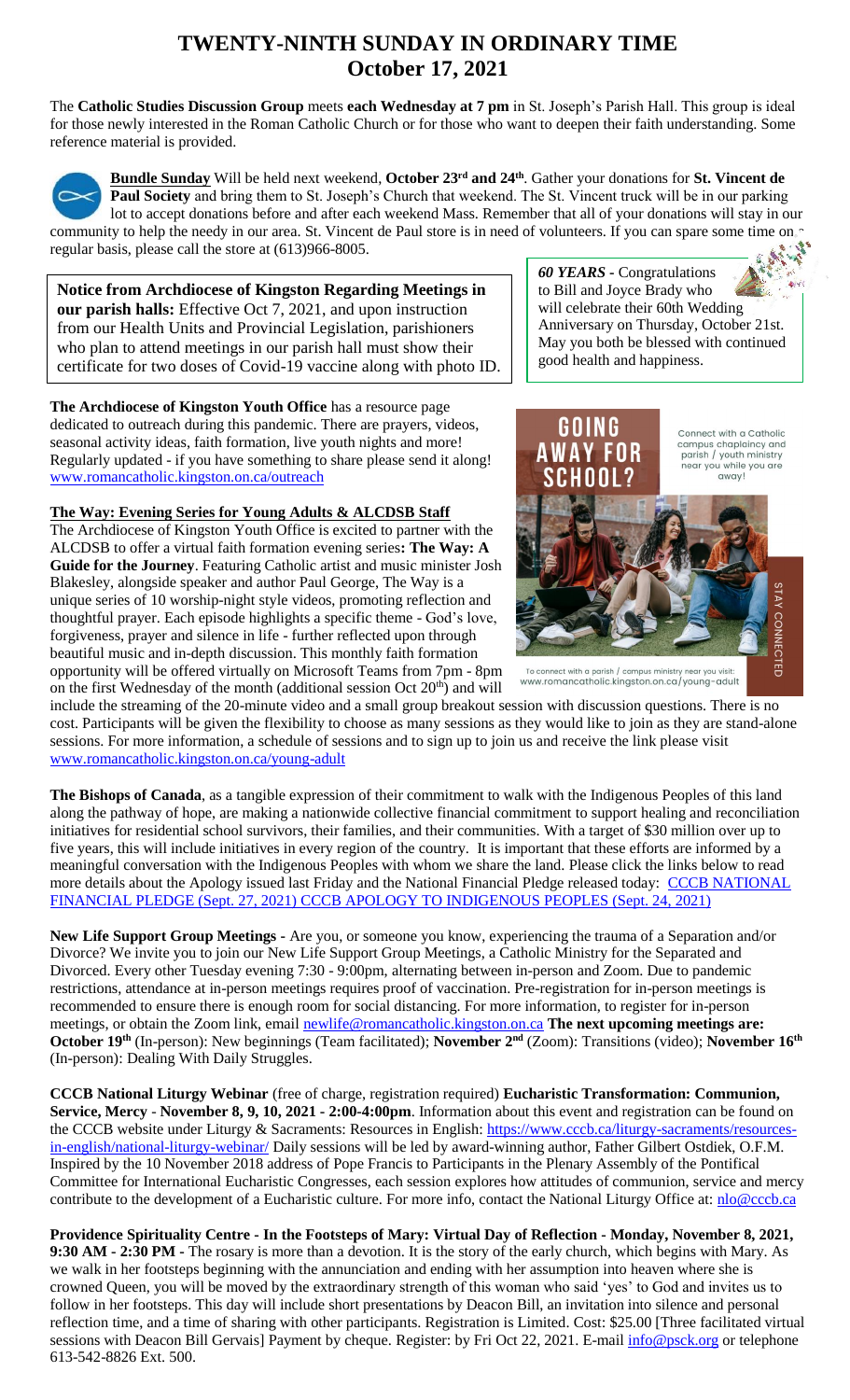**UNDERSTANDING THE MASS EVEN BETTER:** The Pastoral Offices of the Archdiocese of Kingston invite you to **join us on Zoom as we explore the Mass** on a deeper level with presenters like Archbishop Paul Andre Durocher, Bishop of Gatineau and Rev. Fr. John Hibbard, pastor of St. Paul The Apostle Church, Kingston; Sessions include video presentations followed by small group discussions and sharing of insights. They will be held over 4 Thursdays**:** 7:00pm – 8:15pm - **Oct 21st, Nov 4th and 18th .** To join each session use this link

<https://us02web.zoom.us/j/84078863068?pwd=c1JiNEJJdytLanorQ0sva2lyN2hFZz09>

Meeting ID: 840 7886 3068 - Passcode: 946387 The link is also available on the archdiocesan website <https://www.romancatholic.kingston.on.ca/>For more information, or to receive the link by email, please contact Gorett at [ore@romancatholic.kingston.on.ca](mailto:ore@romancatholic.kingston.on.ca) tel. 613- 548-4461 ext.112.





**Project Rachel** is a ministry of healing for adults who are suffering from an abortion experience in the past. For further information, contact **St. Mary of Egypt Refuge** in confidence, at 289-691-6840, or by e-mail [projectrachel@stmarysrefuge.org.](mailto:projectrachel@stmarysrefuge.org) Our web page is [www.stmaryrefuge.org/rachel.](http://www.stmaryrefuge.org/rachel)

Any child who was preparing at home for the Sacraments of *First Communion* or *Confirmation* last school year and did not yet receive these Sacraments due to scheduling issues is asked to contact St. Joseph parish office to arrange a date.

Our St. Joseph CWL has prepared special gift bags for those who received their First Communion recently. If you would like to arrange to pick up your gift for your child please e-mail the parish office to make arrangements.

**Chalice** works in impoverished communities to help struggling families overcome the cycle of poverty. Education is the first and most important step in breaking the cycle. Sponsorship gives children the support needed to overcome obstacles so they can attend and stay in school. Children are selected for sponsorship based on need and family circumstances, regardless of race, age, ability, gender or religion. Education gives every child the opportunity to shine. [https://chalice.ca/the-radiance](https://chalice.ca/the-radiance-of-haiti)[of-haiti](https://chalice.ca/the-radiance-of-haiti) Use this link to [Become a sponsor today.](https://www.chalice.ca/sponsor-a-child-now?search=profile_list&task=search)

**Birthright Bottles for Babies:** Our baby bottle drive will be virtual this year due to COVID. Please collect spare change for the month of October. Your donation can then be mailed to Birthright P.O.Box 22092 Belleville ON K8N 5V7. We also accept e-transfers at **belleville@birthright.org**. Please include your address for an income tax receipt. On-line donations can be made through PayPal and Canada [helps.org.](http://helps.org/)

### **Knights of Columbus Council 16308 News:**

*Congratulations* to the winner of our last 50/50 draw! We thank all those who purchased tickets and wish everyone luck on the new draw to be held on December 21, 2021.

Please contact any **Knights of Columbus** members to purchase or click this link <https://ontariokofcraffle.5050central.com/?olc=16308>